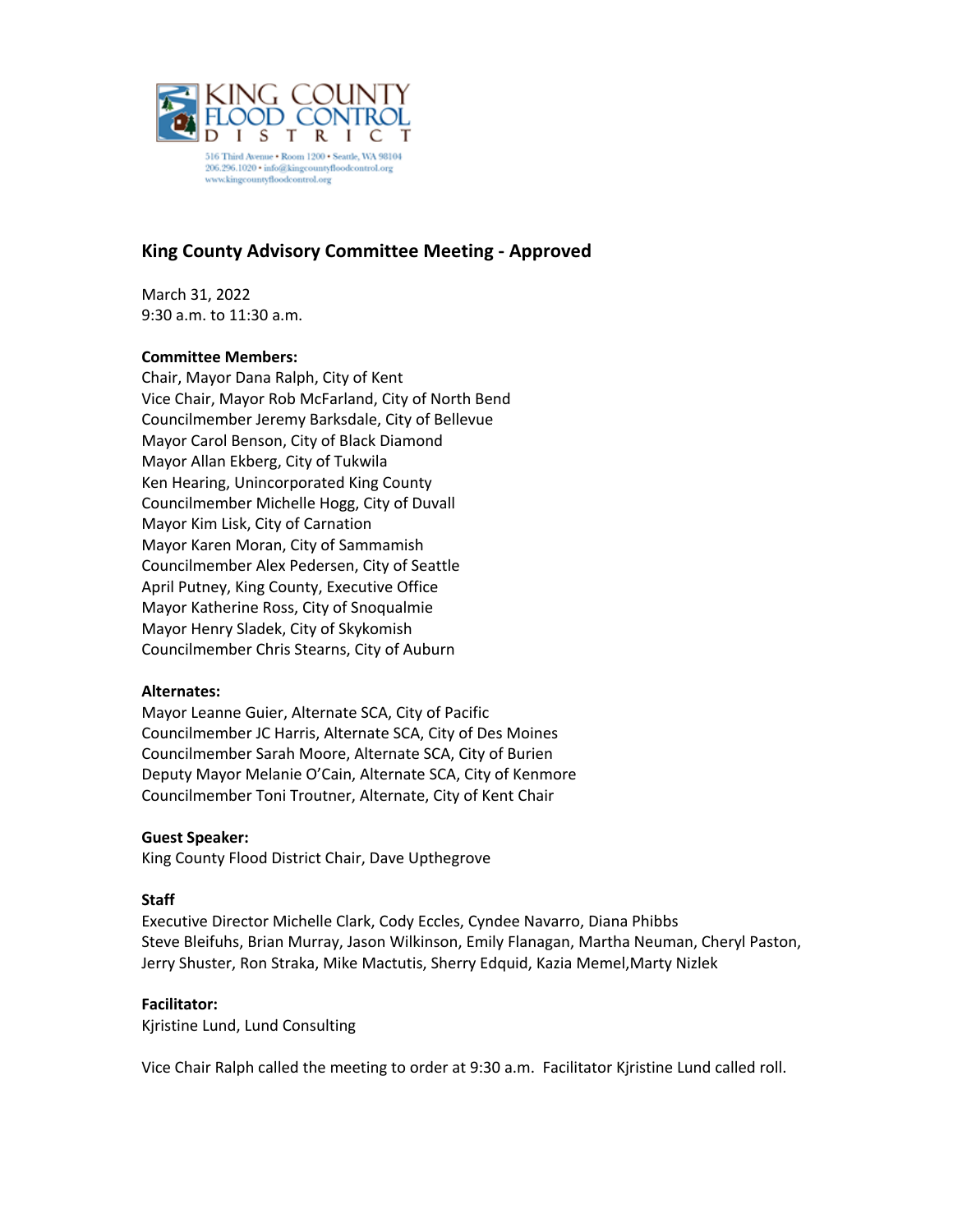## **Opening Remarks from Flood Control District Chair, Dave Upthegrove**

Chair Upthegrove reviewed some of his goals for the Flood District.

- 1. Be a better environmental partner
	- Led the passage of a motion making fundamental changes on the prioritization and philosophical mission of the flood control district
- 2. Make sure that all parts of the county see a return on their investment in the flood district
	- Expanded the flood reduction grant program
- 3. Make the Flood District budget process and work be more transparent
	- Moved meetings into the chambers in order to be filmed (pre Covid)
	- Made recorded votes for decisions
	- Hold meetings on a regular schedule
	- Items are not voted on the same they that they are brought to the Board of Supervisors, especially concerning the budget

Chair Upthegrove expressed his thanks to the Advisory Committee for everyone's input.

Chair Upthegrove reviewed recent progress:

- Continued commitment to multi-benefit flood reduction projects
- Projects implemented on six major rivers in King County
- Expanded contributions to salmon recovery
- Increased funding to local government flood reduction grants
- The undesignated fund balance was reduced by \$24 million–however if 100% of projects are completed on time the fund will be in the red in 2025
	- exploring bonding to spread the cost over several generations

Chair Upthegrove stated a future goal is to complete the flood hazard management plan update.

### **Executive Director Report**

Executive Director Michelle Clark said that the Flood District Board of Supervisors approved its budget in November 2021 and that during today's meeting we will be going through the changes between the Advisory Committee's recommendation and the Board adopted budget. Workplan activities for 2022 include:

- The District has been working on the Lower Green River Corridor Flood Hazard Management Plan programmatic environmental impact statement process. The scoping process is finished and now the District is starting to study the alternatives. A draft will be available to the public sometime in Q1 of 2023.
- The District will be looking into the pros and cons of establishing a bonding policy.
- The Willowmoor Peer Review report has been completed.
- A Deputy Executive Director will be hired.
- We are planning to have a workshop with the Advisory Committee on the nexus between equity and social justice and flood risk reduction projects. This will be scheduled in summer.
- We will be working on the flood hazard management plan being led by King County.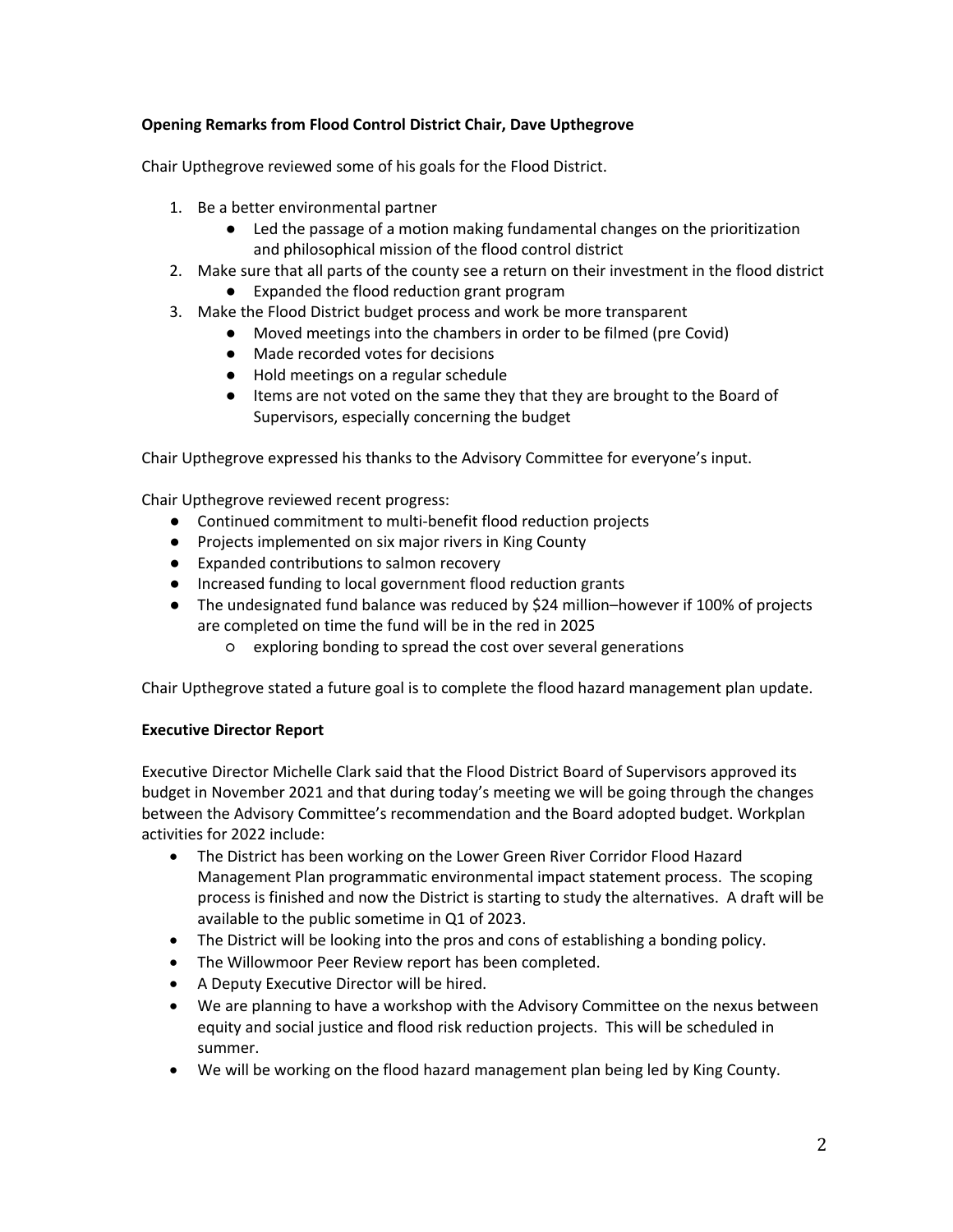### **Public Comments**

No public comments.

### **Approval of the Meeting Summary from August 12, 2021**

Mayor McFarland moved to approve the meeting summary, and the motion was seconded by Ken Hearing. The motion to approve the meeting minutes passed unanimously.

### **Review of Operating Rules and Open Public Meetings Act Compliance**

Facilitator Lund shared the King County Flood Control District Advisory Committee Operating Procedures which were approved, July 15, 2021, and highlighted the important issues for new members. This is on the agenda to be sure that all members are in agreement or if there are any proposed changes or suggestions to the operating rules. Councilmember Barksdale asked about the future of hybrid meetings. Executive Director Clark answered that this may happen in May or June.

### **Election of Chair and Vice-Chair**

Councilmember Moran moved to nominate Mayor Dana Ralph for the position of Committee Chair for the next two years. The motion was seconded by Mayor McFarland. The motion passed unanimously. Mr. Hearing nominated Mayor McFarland for the position of Vice-Chair. The motion was seconded by Mayor Lisk and passed unanimously.

Executive Director Clark expressed her gratitude to Mayor Guier for her leadership during the pandemic.

### **Budget**

Executive Director Clark referred to the staff report for the budget.

- The Levy rate for 2022 is the 2021 rate, plus new construction
- The Advisory Committee year recommended budget was over \$155 million, which was an increase of 13% from the 2020 adopted budget
- The capital budget was over \$139 million, which was a 12% increase from the adopted 2021 capital budget
- Three new projects–Mason Thorson repair near North Bend; Dykstra repair in Auburn; Kent airport revetment repair
- \$100,000 increase in the budget for the WRIA Grants
- Opportunity fund and Flood Reduction Grants increase at the same rate as the total levy revenue

Changes made by the Board:

- Include \$1.3 million for the Issaquah Creek capital investment strategy
- Sammamish capital investment strategy, requiring a quarterly update
- Increase of \$450,000 to the Bear Creek flood erosion project in Redmond
- Continuance of briefings and workshops related to the nexus between equity and social justice and flood risk reduction projects